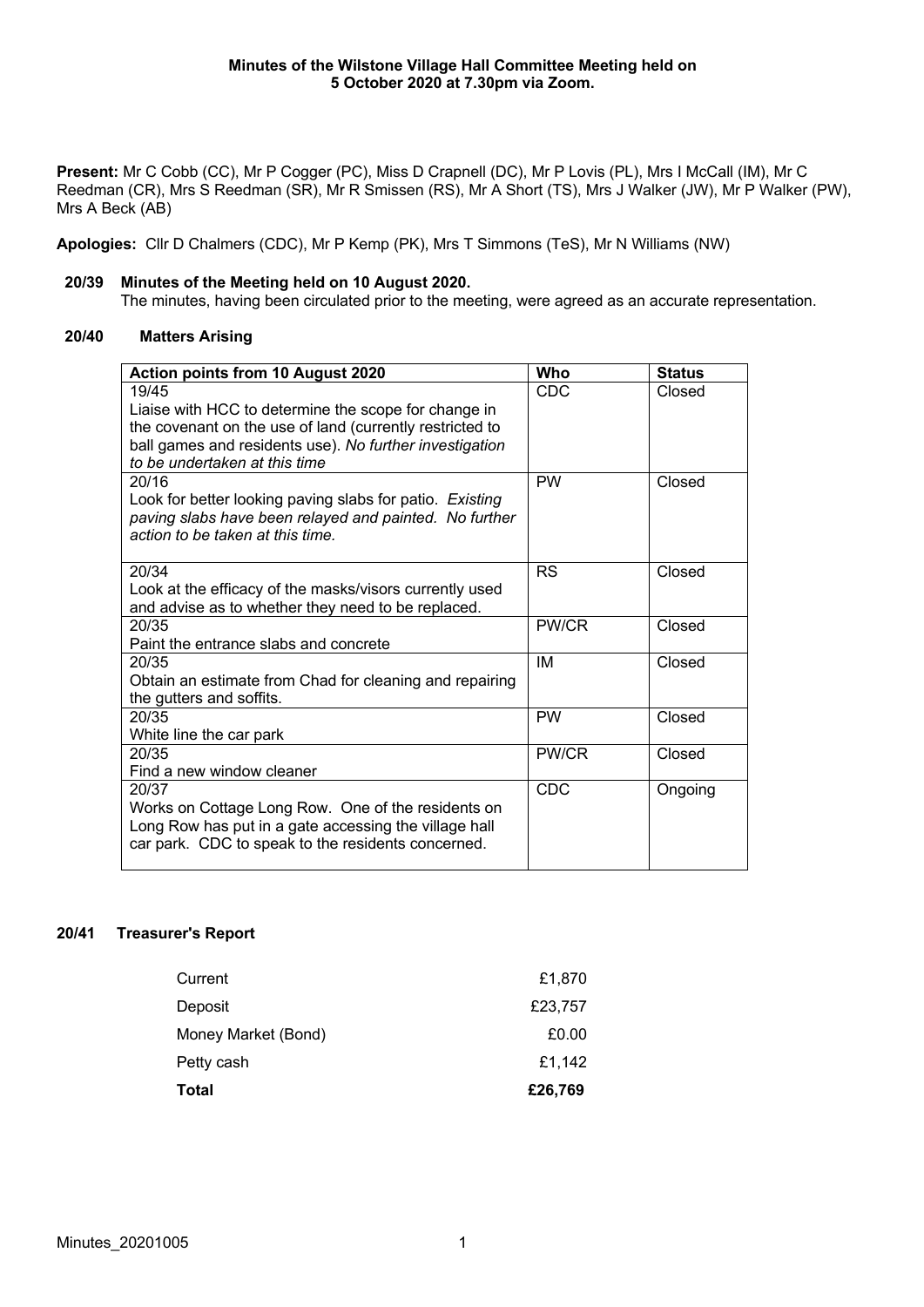# **20/42 Hiring of the hall**

TS updated the committee on the status of the current hall bookings.

- $\circ$  The Morris Men will not be back until Christmas.
- o A new booking has been taken for Thursdays a Shakespeare group.
- o Rachel Cobb is looking for a one-hour slot each week for a choral group. PW to check current guidelines on singing. TS to send out example risk assessment.

#### **20/43 Hall Maintenance**

PW updated the committee on work completed:

- o The entrance slabs and concrete have been painted.
- o White lines have been painted in the car park.
- $\circ$  Chad has repainted the kitchen walls and ceiling and cleaned and repaired the gutters and soffits. The cost of which was £980. Chad advised PW that the soffits looked as though they contained asbestos.

### **20/44 Any Other Business**

Nominations for Secretary – no nominations to date.

Film Night. The committee decided to run a pilot 'Covid-19 compatible' film night. PW agreed to undertake the planning and running of this event scheduled for  $14<sup>th</sup>$  &  $15<sup>th</sup>$  November.

Live Meetings: PL raised the question of when the committee might return to face to face meetings. It was agreed to hold the next meeting at the village hall using Zoom as a back-up.

#### **20/45 Date of next meeting**

Monday 7 December at 7:30pm in Wilstone Village Hall. A link to the meeting, via Zoom, will be made available to those unable to attend in person.